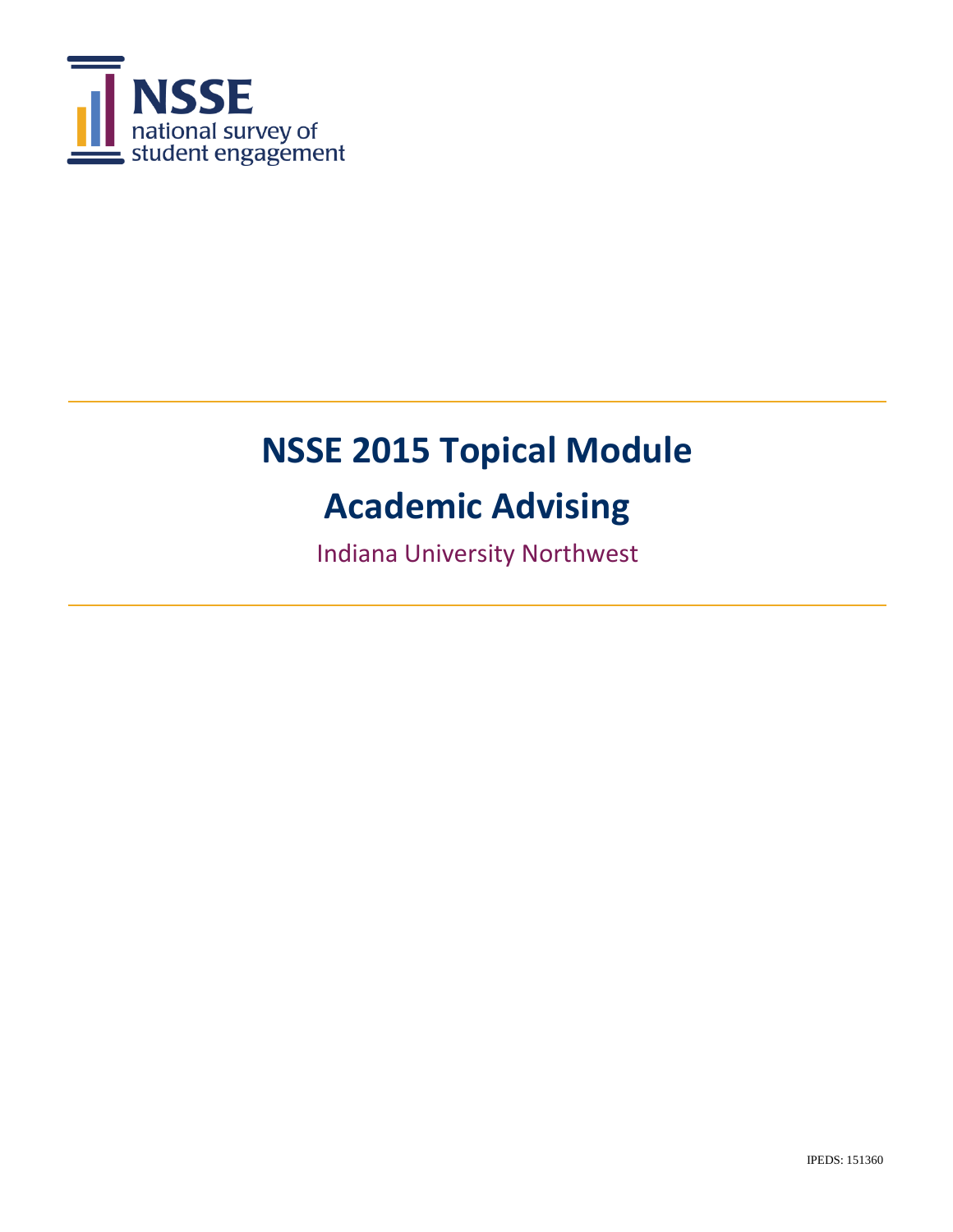This page intentionally left blank.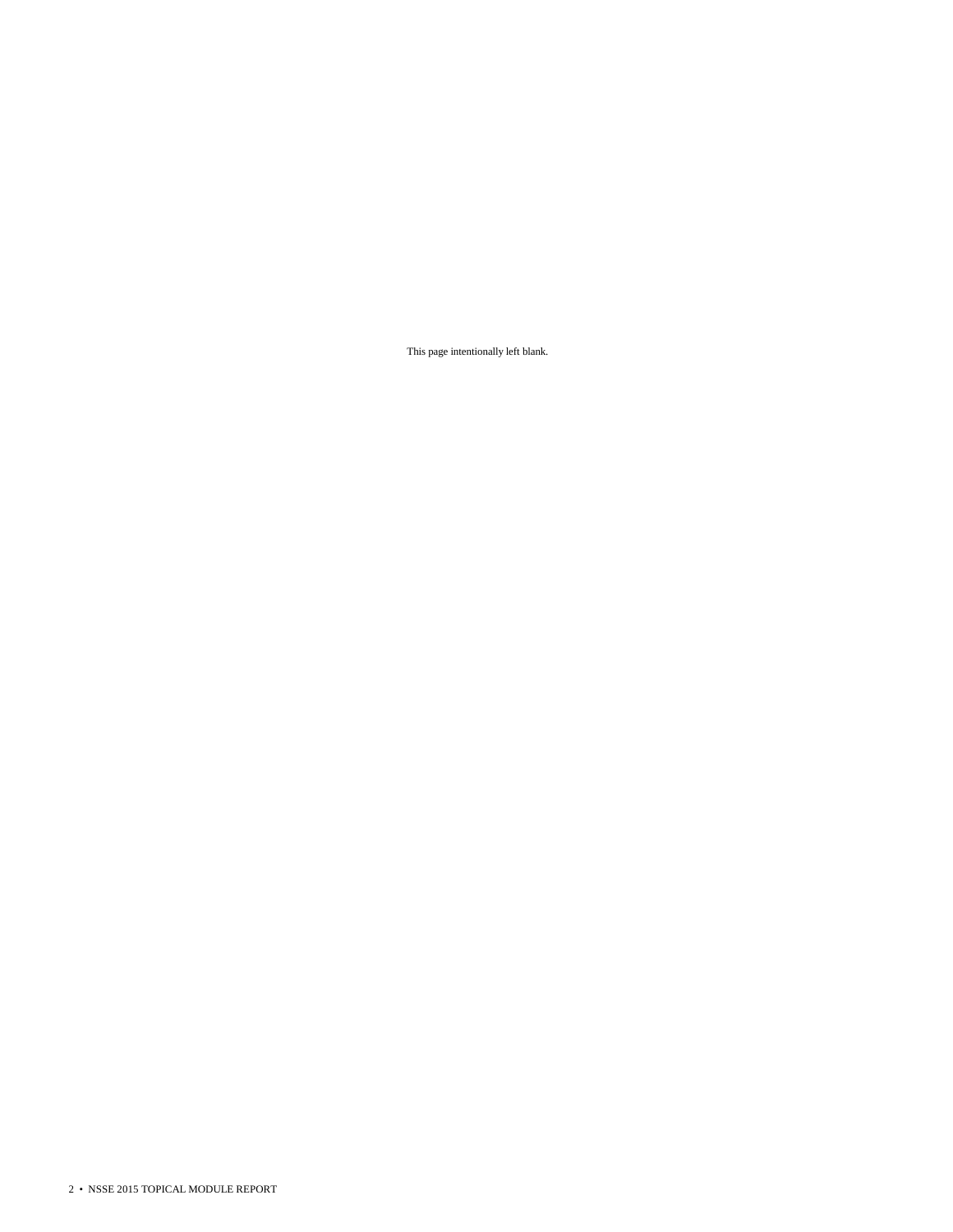

## **NSSE 2015 Academic Advising Administration Summary**

### **Indiana University Northwest**

#### **About This Topical Module**

This module examines students' experiences with academic advising, including frequency, accessibility, and types of information provided. It also asks students to identify their primary source of advice. The module complements a question on the core survey about the quality of students' interactions with academic advisors. Complementary FSSE set available.

#### **Comparison Group**

This section summarizes how this module's comparison group was identified, including selection criteria and whether the default option was taken. This is followed by the resulting list of institutions represented in the 'Peer Institutions' column of this report.

| Group label                                      | Peer Institutions                                                                                                        |
|--------------------------------------------------|--------------------------------------------------------------------------------------------------------------------------|
| Date submitted                                   | 5/21/15                                                                                                                  |
| How was this<br>comparison group<br>constructed? | Your institution customized this comparison group by selecting institutions from all module participants.                |
| Group description                                | Of the 8 peer institutions for IU Northwest that took the NSSE, six of them also participated in the advising<br>module. |

#### **Peer Institutions (N=6)**

California State University San Marcos (San Marcos, CA)\* Indiana University South Bend (South Bend, IN) Indiana University Southeast (New Albany, IN) Texas A&M University - Corpus Christi (Corpus Christi, TX) University of Houston-Victoria (Victoria, TX) University of Michigan-Dearborn (Dearborn, MI)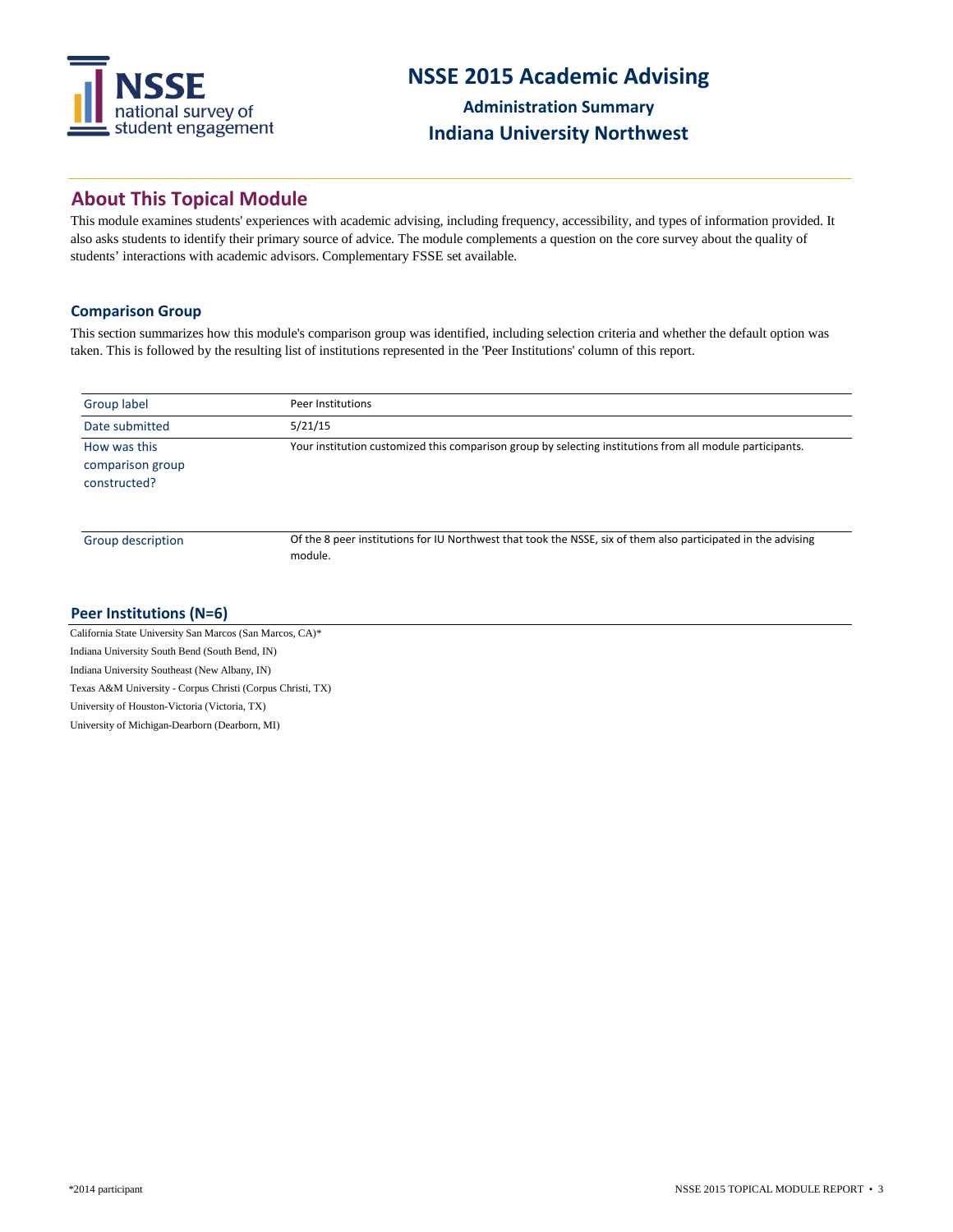

#### **Frequencies and Statistical Comparisons Indiana University Northwest**

#### **First-Year Students**

|                                                                                                                                    |                  |                       |                                      |                     |                | <b>Frequency Distributions<sup>a</sup></b> | <b>Statistical Comparisons</b> b |              |                   |                    |
|------------------------------------------------------------------------------------------------------------------------------------|------------------|-----------------------|--------------------------------------|---------------------|----------------|--------------------------------------------|----------------------------------|--------------|-------------------|--------------------|
|                                                                                                                                    |                  |                       |                                      | <b>IU Northwest</b> |                | Peer Institutions                          |                                  | IU Northwest | Peer Institutions |                    |
| Item wording or description                                                                                                        | Variable<br>name |                       | Values <sup>c</sup> Response options | Count               | $\%$           | Count                                      | $\%$                             | Mean         | Mean              | Effect<br>size $d$ |
| 1. During the current school year, about how many times have you and an academic advisor discussed your academic interests, course |                  |                       |                                      |                     |                |                                            |                                  |              |                   |                    |
| selections, or academic performance?                                                                                               |                  |                       |                                      |                     |                |                                            |                                  |              |                   |                    |
|                                                                                                                                    | ADV01            | $\boldsymbol{0}$<br>1 | $\mathbf{0}$<br>$\mathbf{1}$         | 15<br>22            | 19<br>26       | 150                                        | 11<br>28                         |              |                   |                    |
|                                                                                                                                    |                  | $\overline{2}$        | 2                                    | 14                  | 17             | 372<br>428                                 | 30                               |              |                   |                    |
|                                                                                                                                    |                  | 3                     | 3                                    | 14                  | 18             | 266                                        | 18                               | 2.1          |                   |                    |
|                                                                                                                                    |                  | 4                     | $\overline{4}$                       | $\,8\,$             | 10             | 117                                        | 8                                |              | 2.0               | .08                |
|                                                                                                                                    |                  | 5                     | 5                                    | $\mathbf{1}$        | $\sqrt{2}$     | 34                                         | $\boldsymbol{2}$                 |              |                   |                    |
|                                                                                                                                    |                  | 6                     | 6 or more                            | 6                   | $\,$ 8 $\,$    | 35                                         | 3                                |              |                   |                    |
|                                                                                                                                    |                  |                       | Total                                | 80                  | 100            | 1,402                                      | 100                              |              |                   |                    |
|                                                                                                                                    |                  |                       |                                      |                     |                |                                            |                                  |              |                   |                    |
| 2. During the current school year, to what extent have your academic advisors done the following?                                  |                  |                       |                                      |                     |                |                                            |                                  |              |                   |                    |
| a. Been available when needed                                                                                                      | ADV02a           | $\mathbf{1}$          | Very little                          | 17                  | 19             | 130                                        | 9                                |              |                   |                    |
|                                                                                                                                    |                  | $\overline{c}$        | Some                                 | 17                  | 20             | 255                                        | 17                               |              |                   |                    |
|                                                                                                                                    |                  | $\mathfrak{Z}$        | Quite a bit                          | 16                  | 21             | 419                                        | 30                               | 2.7          | $3.0*$            | $-.30$             |
|                                                                                                                                    |                  | $\overline{4}$        | Very much                            | 24                  | 30             | 493                                        | 35                               |              | v                 |                    |
|                                                                                                                                    |                  |                       | Not applicable                       | $7\phantom{.0}$     | 9              | 105                                        | 9                                |              |                   |                    |
|                                                                                                                                    |                  |                       | Total                                | 81                  | 100            | 1,402                                      | 100                              |              |                   |                    |
| b. Listened closely to your concerns<br>and questions                                                                              | ADV02b           | $\mathbf{1}$          | Very little                          | 16                  | 19             | 109                                        | $\,8\,$                          |              |                   |                    |
|                                                                                                                                    |                  | $\overline{c}$        | Some                                 | 15                  | 18             | 227                                        | 16                               |              |                   |                    |
|                                                                                                                                    |                  | 3                     | Quite a bit                          | 16                  | 20             | 395                                        | 29                               | 2.8          | $3.1*$            | $-.30$             |
|                                                                                                                                    |                  | $\overline{4}$        | Very much                            | 27                  | 34             | 530                                        | 37                               |              | $\bm{\nabla}$     |                    |
|                                                                                                                                    |                  |                       | Not applicable                       | $7\phantom{.0}$     | $\overline{9}$ | 136                                        | 11                               |              |                   |                    |
|                                                                                                                                    |                  |                       | Total                                | 81                  | 100            | 1,397                                      | 100                              |              |                   |                    |
| c. Informed you of important<br>deadlines                                                                                          | ADV02c           | $\mathbf{1}$          | Very little                          | 17                  | 19             | 185                                        | 12                               |              |                   |                    |
|                                                                                                                                    |                  | $\overline{c}$        | Some                                 | 13                  | 16             | 257                                        | 18                               |              |                   |                    |
|                                                                                                                                    |                  | 3                     | Quite a bit                          | 16                  | 20             | 371                                        | 27                               | 2.7          | 2.9               | $-.13$             |
|                                                                                                                                    |                  | 4                     | Very much                            | 25                  | 32             | 457                                        | 32                               |              |                   |                    |
|                                                                                                                                    |                  |                       | Not applicable                       | 10                  | 13             | 127                                        | 10                               |              |                   |                    |
|                                                                                                                                    |                  |                       | Total                                | 81                  | 100            | 1,397                                      | 100                              |              |                   |                    |
| d. Helped you understand academic<br>rules and policies                                                                            | ADV02d           | $\mathbf{1}$          | Very little                          | 15                  | 18             | 170                                        | 12                               |              |                   |                    |
|                                                                                                                                    |                  | $\overline{c}$        | Some                                 | 15                  | 19             | 262                                        | 18                               |              |                   |                    |
|                                                                                                                                    |                  | 3                     | Quite a bit                          | 10                  | 13             | 358                                        | 26                               | 2.8          | 2.9               | $-.09$             |
|                                                                                                                                    |                  |                       | Very much                            | 27                  | $36\,$         | 454                                        | 32                               |              |                   |                    |
|                                                                                                                                    |                  |                       | Not applicable                       | 12                  | 15             | 153                                        | 12                               |              |                   |                    |
|                                                                                                                                    |                  |                       | Total                                | 79                  | 100            | 1,397                                      | $100\,$                          |              |                   |                    |
| e. Informed you of academic support                                                                                                | ADV02e           | $\mathbf{1}$          | Very little                          | 17                  | $20\,$         | 201                                        | 14                               |              |                   |                    |
| options (tutoring, study groups,<br>help with writing, etc.)                                                                       |                  | $\sqrt{2}$            | Some                                 | 18                  | 22             | 273                                        | 19                               |              |                   |                    |
|                                                                                                                                    |                  | $\mathfrak 3$         | Quite a bit                          | 12                  | 15             | 334                                        | 25                               | 2.6          | 2.8               | $-.18$             |
|                                                                                                                                    |                  | $\overline{4}$        | Very much                            | 23                  | 29             | 430                                        | 30                               |              |                   |                    |
|                                                                                                                                    |                  |                       | Not applicable                       | 11                  | 13             | 161                                        | 12                               |              |                   |                    |
|                                                                                                                                    |                  |                       | Total                                | 81                  | 100            | 1,399                                      | 100                              |              |                   |                    |

\*p<.05, \*\*p<.01, \*\*\*p<.001 (2-tailed): Refer to the Endnotes page for a key to the triangle symbols.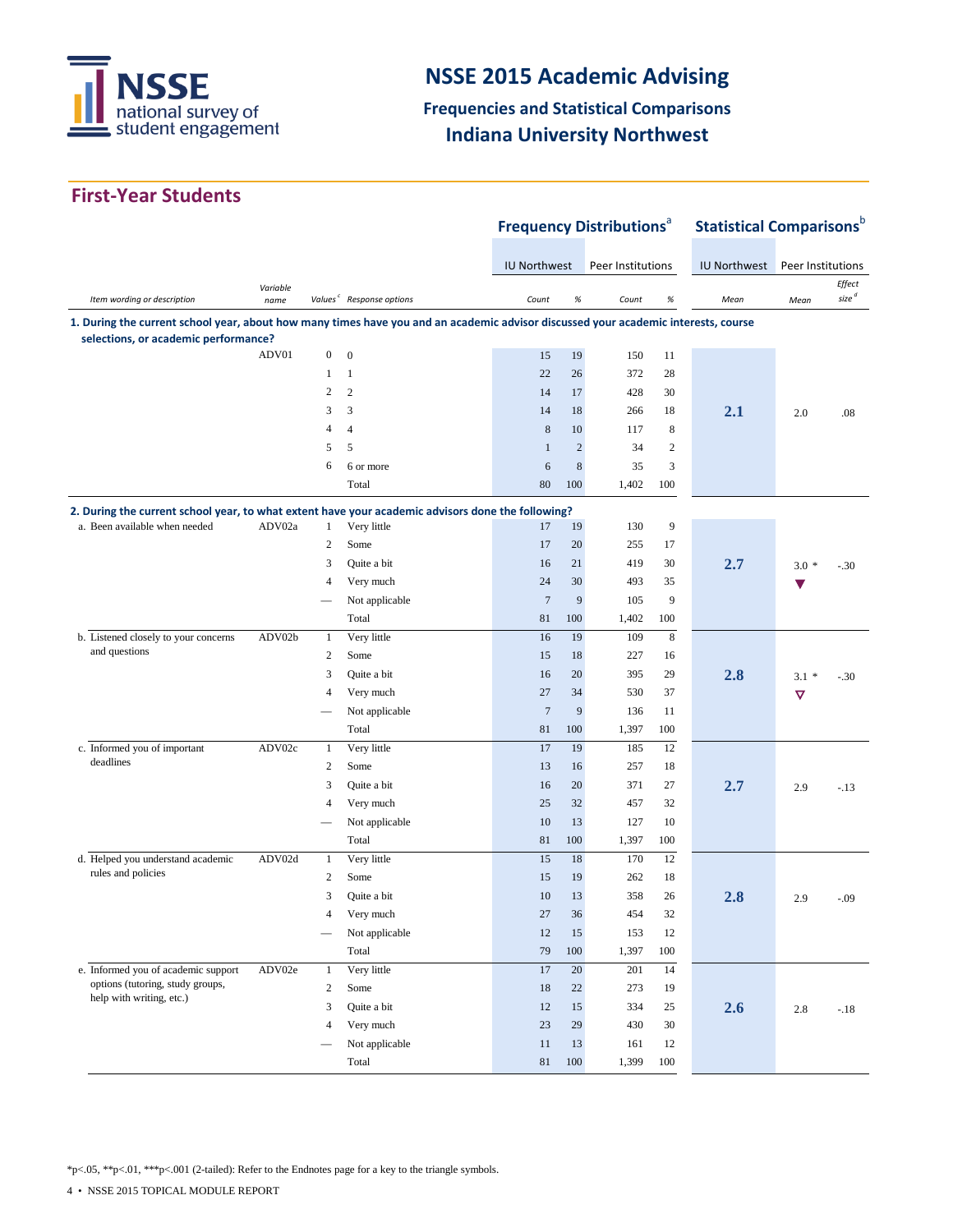

### **Frequencies and Statistical Comparisons Indiana University Northwest**

#### **First-Year Students**

**Frequency Distributions<sup>a</sup> Statistical Comparisons**<sup>b</sup>

|                                                                                                                                              |                                                          |                  |                                                          | <b>IU Northwest</b> |                  | Peer Institutions |                | IU Northwest | Peer Institutions  |        |
|----------------------------------------------------------------------------------------------------------------------------------------------|----------------------------------------------------------|------------------|----------------------------------------------------------|---------------------|------------------|-------------------|----------------|--------------|--------------------|--------|
| Item wording or description                                                                                                                  | Variable<br>Values <sup>c</sup> Response options<br>name |                  | Count                                                    | $\%$                | Count            | $\%$              | Mean           | Mean         | Effect<br>$size^d$ |        |
| f. Provided useful information about                                                                                                         | ADV02f                                                   | 1                | Very little                                              | 13                  | 15               | 156               | 11             |              |                    |        |
| courses                                                                                                                                      |                                                          | 2                | Some                                                     | 19                  | 23               | 236               | 16             |              |                    |        |
|                                                                                                                                              |                                                          | 3                | Quite a bit                                              | 12                  | 14               | 401               | 29             | 2.9          | 3.0                | $-.10$ |
|                                                                                                                                              |                                                          | 4                | Very much                                                | 30                  | 39               | 497               | 35             |              |                    |        |
|                                                                                                                                              |                                                          |                  | Not applicable                                           | $\overline{7}$      | 9                | 110               | $\overline{9}$ |              |                    |        |
|                                                                                                                                              |                                                          |                  | Total                                                    | 81                  | 100              | 1,400             | 100            |              |                    |        |
| g. Helped you when you had                                                                                                                   | ADV02g                                                   | $\mathbf{1}$     | Very little                                              | 21                  | 25               | 214               | 15             |              |                    |        |
| academic difficulties                                                                                                                        |                                                          | 2                | Some                                                     | 11                  | 13               | 220               | 15             |              |                    |        |
|                                                                                                                                              |                                                          | 3                | Quite a bit                                              | 10                  | 12               | 290               | 22             | 2.6          | 2.8                | $-.13$ |
|                                                                                                                                              |                                                          | 4                | Very much                                                | 25                  | 32               | 395               | 27             |              |                    |        |
|                                                                                                                                              |                                                          |                  | Not applicable                                           | 14                  | 17               | 274               | 21             |              |                    |        |
|                                                                                                                                              |                                                          |                  | Total                                                    | 81                  | 100              | 1,393             | 100            |              |                    |        |
| h. Helped you get information on                                                                                                             | ADV02h                                                   | $\mathbf{1}$     | Very little                                              | 22                  | 26               | 270               | 18             |              |                    |        |
| special opportunities (study                                                                                                                 |                                                          | $\boldsymbol{2}$ | Some                                                     | 14                  | 17               | 243               | 18             |              |                    |        |
| abroad, internship, research                                                                                                                 |                                                          | 3                | Quite a bit                                              | $8\phantom{1}$      | 11               | 251               | 19             | 2.5          | 2.6                | $-.14$ |
| projects, etc.)                                                                                                                              |                                                          | 4                | Very much                                                | 20                  | 26               | 343               | 24             |              |                    |        |
|                                                                                                                                              |                                                          |                  | Not applicable                                           | 15                  | 20               | 284               | 21             |              |                    |        |
|                                                                                                                                              |                                                          |                  | Total                                                    | 79                  | 100              | 1,391             | 100            |              |                    |        |
| i. Discussed your career interests and                                                                                                       | ADV02i                                                   | $\mathbf{1}$     | Very little                                              | 22                  | 26               | 269               | 19             |              |                    |        |
| post-graduation plans                                                                                                                        |                                                          | $\boldsymbol{2}$ | Some                                                     | 11                  | 14               | 267               | 19             |              |                    |        |
|                                                                                                                                              |                                                          | 3                | Quite a bit                                              | 13                  | 17               | 295               | 21             | 2.6          |                    |        |
|                                                                                                                                              |                                                          | 4                | Very much                                                | 22                  | 28               | 365               | 26             |              | 2.6                | $-.07$ |
|                                                                                                                                              |                                                          |                  | Not applicable                                           | 12                  | 15               | 191               | 15             |              |                    |        |
|                                                                                                                                              |                                                          |                  | Total                                                    |                     | 100              |                   |                |              |                    |        |
|                                                                                                                                              |                                                          |                  |                                                          | 80                  |                  | 1,387             | 100            |              |                    |        |
| 3. How often have your academic advisors reached out to you about your academic progress or performance?                                     |                                                          |                  |                                                          |                     |                  |                   |                |              |                    |        |
|                                                                                                                                              | ADV04                                                    | $\mathbf{1}$     | Never                                                    | 41                  | 49               | 416               | 39             |              |                    |        |
|                                                                                                                                              | $\_15$                                                   | 2                | Sometimes                                                | 23                  | 29               | 373               | 37             |              |                    |        |
|                                                                                                                                              |                                                          | 3                | Often                                                    | 11                  | 14               | 180               | 18             | 1.8          | 1.9                | $-.13$ |
|                                                                                                                                              |                                                          | 4                | Very often                                               | 6                   | $\overline{7}$   | 62                | 6              |              |                    |        |
|                                                                                                                                              |                                                          |                  | Total                                                    | 81                  | 100              | 1,031             | 100            |              |                    |        |
| 4. During the current school year, which of the following has been your primary source of advice regarding your academic plans? (Select one) |                                                          |                  |                                                          |                     |                  |                   |                |              |                    |        |
|                                                                                                                                              | ADV03                                                    |                  | Academic advisor(s) assigned<br>to you                   | 31                  | 38               | 469               | 31             |              |                    |        |
|                                                                                                                                              |                                                          |                  | Academic advisor(s) available to<br>any student          | 5                   | 6                | 145               | 10             |              |                    |        |
|                                                                                                                                              |                                                          |                  | Faculty or staff not formally<br>assigned as an advisor  | 5                   | 6                | 138               | 10             |              |                    |        |
|                                                                                                                                              |                                                          |                  | Online advising system (degree<br>progress report, etc.) | $\mathbf{1}$        | $\boldsymbol{2}$ | 38                | 3              |              |                    |        |
|                                                                                                                                              |                                                          |                  | Web site, catalog, or other<br>published sources         | $\overline{4}$      | $\mathfrak{S}$   | 59                | $\overline{4}$ |              |                    |        |
|                                                                                                                                              |                                                          |                  | Friends or other students                                | 8                   | 9                | 213               | 17             |              |                    |        |
|                                                                                                                                              |                                                          |                  | Family members                                           | 20                  | 27               | 249               | 18             |              |                    |        |
|                                                                                                                                              |                                                          |                  | Other, please specify:                                   | $\boldsymbol{0}$    | $\mathbf{0}$     | 12                | $\mathbf{1}$   |              |                    |        |
|                                                                                                                                              |                                                          |                  | I did not seek academic advice<br>this year              | 6                   | $\tau$           | 76                | 6              |              |                    |        |
|                                                                                                                                              |                                                          |                  | Total                                                    | 80                  | 100              | 1,399             | 100            |              |                    |        |

\*p<.05, \*\*p<.01, \*\*\*p<.001 (2-tailed); Refer to the Endnotes page for a key to the triangle symbols. NSSE 2015 TOPICAL MODULE REPORT • 5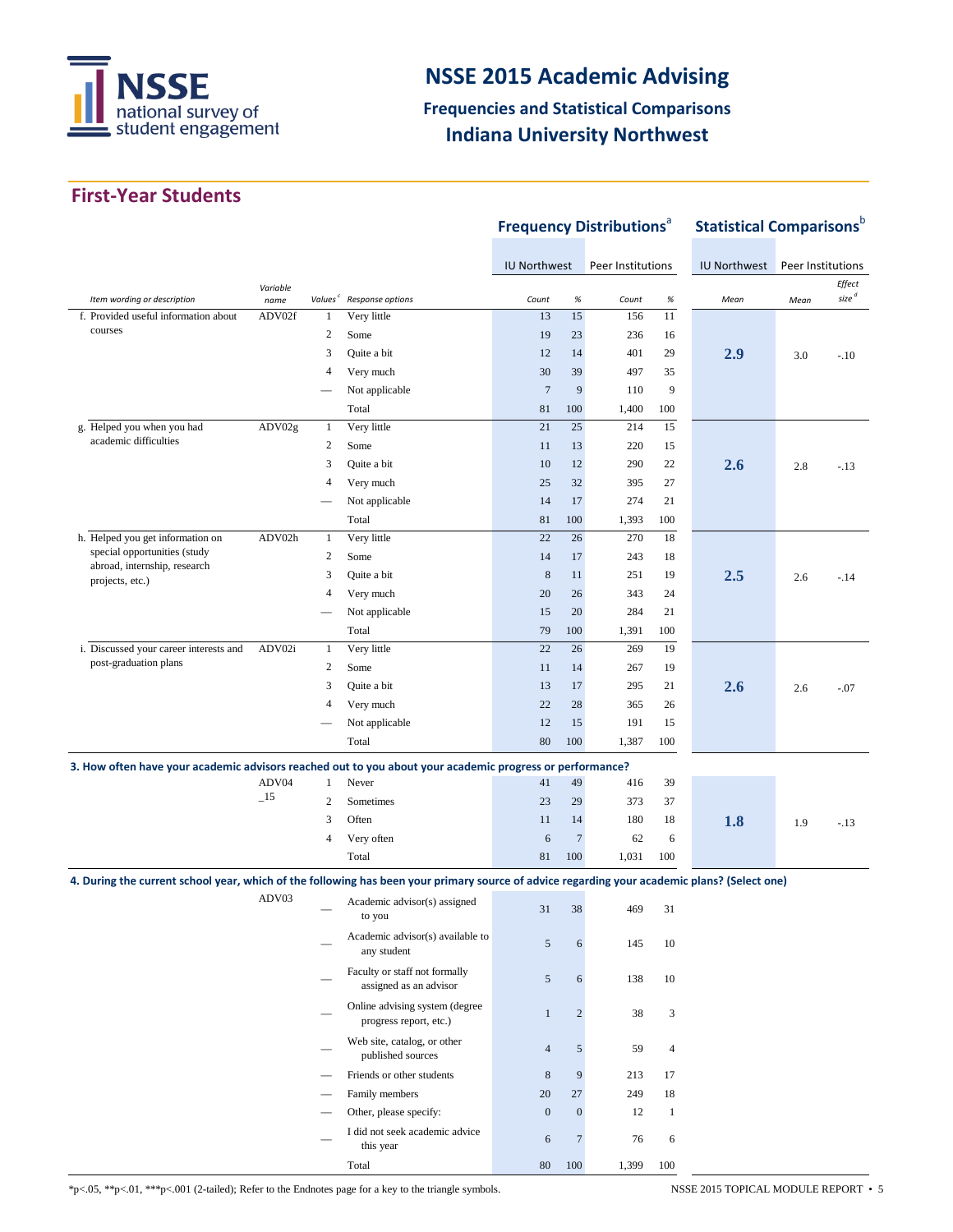

#### **Frequencies and Statistical Comparisons Indiana University Northwest**

#### **Seniors**

|                                                                                                                                    |                  |                       |                                      |                     |                   | <b>Frequency Distributions<sup>a</sup></b> | <b>Statistical Comparisons</b> b |                     |                   |                    |
|------------------------------------------------------------------------------------------------------------------------------------|------------------|-----------------------|--------------------------------------|---------------------|-------------------|--------------------------------------------|----------------------------------|---------------------|-------------------|--------------------|
|                                                                                                                                    |                  |                       |                                      | <b>IU Northwest</b> |                   | Peer Institutions                          |                                  | <b>IU Northwest</b> | Peer Institutions |                    |
| Item wording or description                                                                                                        | Variable<br>name |                       | Values <sup>c</sup> Response options | Count               | $\%$              | Count                                      | $\%$                             | Mean                | Mean              | Effect<br>size $d$ |
| 1. During the current school year, about how many times have you and an academic advisor discussed your academic interests, course |                  |                       |                                      |                     |                   |                                            |                                  |                     |                   |                    |
| selections, or academic performance?                                                                                               | ADV01            |                       |                                      |                     |                   |                                            |                                  |                     |                   |                    |
|                                                                                                                                    |                  | $\boldsymbol{0}$<br>1 | $\boldsymbol{0}$<br>1                | 30<br>34            | 22<br>24          | 350<br>539                                 | 18<br>28                         |                     |                   |                    |
|                                                                                                                                    |                  | $\overline{2}$        | $\sqrt{2}$                           | 32                  | 22                | 472                                        | 25                               |                     |                   |                    |
|                                                                                                                                    |                  | 3                     | 3                                    | 20                  | 14                | 247                                        | 13                               | 2.0                 |                   |                    |
|                                                                                                                                    |                  | $\overline{4}$        | $\overline{4}$                       | 10                  | $\tau$            | 110                                        | 6                                |                     | 1.9               | .07                |
|                                                                                                                                    |                  | 5                     | 5                                    | $\mathfrak{S}$      | $\overline{4}$    | 55                                         | $\boldsymbol{2}$                 |                     |                   |                    |
|                                                                                                                                    |                  | 6                     | 6 or more                            | 12                  | $\,8\,$           | 127                                        | 6                                |                     |                   |                    |
|                                                                                                                                    |                  |                       | Total                                | 143                 | 100               | 1,900                                      | 100                              |                     |                   |                    |
|                                                                                                                                    |                  |                       |                                      |                     |                   |                                            |                                  |                     |                   |                    |
| 2. During the current school year, to what extent have your academic advisors done the following?                                  |                  |                       |                                      |                     |                   |                                            |                                  |                     |                   |                    |
| a. Been available when needed                                                                                                      | ADV02a           | $\mathbf{1}$          | Very little                          | 26                  | 18                | 217                                        | 12                               |                     |                   |                    |
|                                                                                                                                    |                  | $\boldsymbol{2}$      | Some                                 | 26                  | 19                | 349                                        | 19                               |                     |                   |                    |
|                                                                                                                                    |                  | 3                     | Quite a bit                          | 39                  | 27                | 471                                        | 24                               | 2.7                 | $2.9*$            | $-.22$             |
|                                                                                                                                    |                  | 4                     | Very much                            | 37                  | 26                | 648                                        | 34                               |                     | ▽                 |                    |
|                                                                                                                                    |                  |                       | Not applicable                       | 14                  | 10                | 218                                        | 11                               |                     |                   |                    |
|                                                                                                                                    |                  |                       | Total                                | 142                 | 100               | 1,903                                      | 100                              |                     |                   |                    |
| b. Listened closely to your concerns<br>and questions                                                                              | ADV02b           | $\mathbf{1}$          | Very little                          | 26                  | 19                | 204                                        | 11                               |                     |                   |                    |
|                                                                                                                                    |                  | $\overline{c}$        | Some                                 | 26                  | 19                | 341                                        | 18                               |                     |                   |                    |
|                                                                                                                                    |                  | 3                     | Quite a bit                          | 38                  | 26                | 448                                        | 24                               | 2.6                 | $2.9$ **          | $-.27$             |
|                                                                                                                                    |                  | $\overline{4}$        | Very much                            | 35                  | 25                | 660                                        | 34                               |                     | ▽                 |                    |
|                                                                                                                                    |                  |                       | Not applicable                       | 16                  | 12                | 246                                        | 12                               |                     |                   |                    |
|                                                                                                                                    |                  |                       | Total                                | 141                 | 100               | 1,899                                      | 100                              |                     |                   |                    |
| c. Informed you of important<br>deadlines                                                                                          | ADV02c           | $\mathbf{1}$          | Very little                          | 32                  | 23                | 332                                        | 17                               |                     |                   |                    |
|                                                                                                                                    |                  | $\overline{c}$        | Some                                 | 28                  | 20                | 350                                        | 19                               |                     |                   |                    |
|                                                                                                                                    |                  | 3                     | Quite a bit                          | 36                  | 25                | 427                                        | 22                               | 2.6                 | 2.7               | $-.15$             |
|                                                                                                                                    |                  | $\overline{4}$        | Very much                            | 34<br>11            | 24<br>$\,$ 8 $\,$ | 544<br>246                                 | 28<br>13                         |                     |                   |                    |
|                                                                                                                                    |                  |                       | Not applicable<br>Total              | 141                 | 100               | 1,899                                      | 100                              |                     |                   |                    |
| d. Helped you understand academic                                                                                                  | ADV02d           | $\mathbf{1}$          | Very little                          | 25                  | 18                | 349                                        | 19                               |                     |                   |                    |
| rules and policies                                                                                                                 |                  | $\overline{c}$        | Some                                 | 22                  | 16                | 349                                        | 19                               |                     |                   |                    |
|                                                                                                                                    |                  | 3                     | Quite a bit                          | 41                  | 29                | 375                                        | 19                               | 2.6                 |                   |                    |
|                                                                                                                                    |                  |                       |                                      | 31                  | 21                | 476                                        |                                  |                     | 2.6               | .03                |
|                                                                                                                                    |                  |                       | Very much<br>Not applicable          | 23                  | 16                | 335                                        | 25<br>17                         |                     |                   |                    |
|                                                                                                                                    |                  |                       | Total                                | 142                 | 100               | 1,884                                      | $100\,$                          |                     |                   |                    |
| e. Informed you of academic support                                                                                                | ADV02e           | $\mathbf{1}$          | Very little                          | 31                  | $22\,$            | 470                                        | 25                               |                     |                   |                    |
| options (tutoring, study groups,                                                                                                   |                  | $\sqrt{2}$            | Some                                 | 36                  | 25                | 327                                        | 17                               |                     |                   |                    |
| help with writing, etc.)                                                                                                           |                  | 3                     | Quite a bit                          | 25                  | 18                | 293                                        | 15                               |                     |                   |                    |
|                                                                                                                                    |                  | $\overline{4}$        | Very much                            | 18                  | 12                | 369                                        | 20                               | 2.3                 | 2.4               | $-.10$             |
|                                                                                                                                    |                  |                       | Not applicable                       | 32                  | 22                | 440                                        | 23                               |                     |                   |                    |
|                                                                                                                                    |                  |                       | Total                                | 142                 | 100               | 1,899                                      | 100                              |                     |                   |                    |
|                                                                                                                                    |                  |                       |                                      |                     |                   |                                            |                                  |                     |                   |                    |

\*p<.05, \*\*p<.01, \*\*\*p<.001 (2-tailed): Refer to the Endnotes page for a key to the triangle symbols.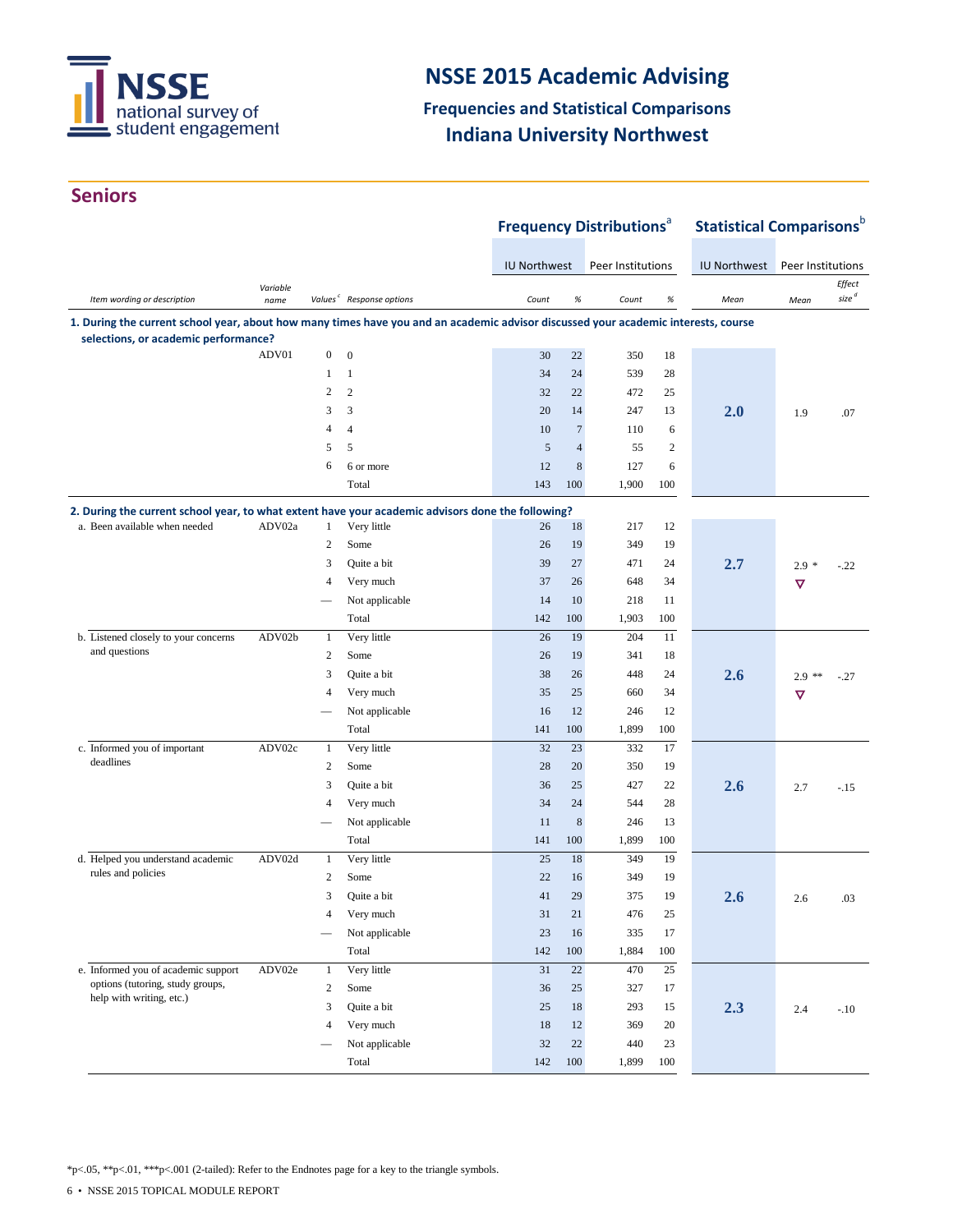

### **Frequencies and Statistical Comparisons Indiana University Northwest**

#### **Seniors**

**Frequency Distributions<sup>a</sup> Statistical Comparisons**<sup>b</sup>

|                                                                                                                                              |                 |                  |                                                          | <b>IU Northwest</b> |                | Peer Institutions |                  | <b>IU Northwest</b> | Peer Institutions |                           |
|----------------------------------------------------------------------------------------------------------------------------------------------|-----------------|------------------|----------------------------------------------------------|---------------------|----------------|-------------------|------------------|---------------------|-------------------|---------------------------|
|                                                                                                                                              | Variable        |                  | Values <sup>c</sup> Response options                     | Count               | $\%$           | Count             | $\%$             | Mean                |                   | <b>Effect</b><br>size $d$ |
| Item wording or description<br>f. Provided useful information about                                                                          | name<br>ADV02f  | $\mathbf{1}$     | Very little                                              | 28                  | 20             | 371               | 20               |                     | Mean              |                           |
| courses                                                                                                                                      |                 | $\overline{c}$   | Some                                                     | 34                  | 24             | 337               | 18               |                     |                   |                           |
|                                                                                                                                              |                 | 3                | Quite a bit                                              | 33                  | 23             | 379               | 20               | 2.5                 |                   |                           |
|                                                                                                                                              |                 | 4                | Very much                                                | 30                  | 21             | 552               | 29               |                     | 2.7               | $-.15$                    |
|                                                                                                                                              |                 |                  | Not applicable                                           | 17                  | 12             | 257               | 13               |                     |                   |                           |
|                                                                                                                                              |                 |                  | Total                                                    | 142                 | 100            | 1,896             | 100              |                     |                   |                           |
| g. Helped you when you had                                                                                                                   | ADV02g          | $\mathbf{1}$     | Very little                                              | 30                  | 21             | 388               | 21               |                     |                   |                           |
| academic difficulties                                                                                                                        |                 | $\boldsymbol{2}$ | Some                                                     | 30                  | 22             | 248               | 13               |                     |                   |                           |
|                                                                                                                                              |                 | 3                | Quite a bit                                              | 21                  | 15             | 278               | 15               | 2.3                 |                   |                           |
|                                                                                                                                              |                 | 4                | Very much                                                | 23                  | 16             | 416               | 21               |                     | 2.5               | $-.14$                    |
|                                                                                                                                              |                 |                  | Not applicable                                           | 37                  | 27             | 567               | 30               |                     |                   |                           |
|                                                                                                                                              |                 |                  | Total                                                    | 141                 | 100            | 1,897             | 100              |                     |                   |                           |
| h. Helped you get information on                                                                                                             | ADV02h          | $\mathbf{1}$     | Very little                                              | 44                  | 32             | 466               | 25               |                     |                   |                           |
| special opportunities (study                                                                                                                 |                 | $\boldsymbol{2}$ | Some                                                     | 27                  | 20             | 260               | 14               |                     |                   |                           |
| abroad, internship, research                                                                                                                 |                 | 3                | Quite a bit                                              | 17                  | 12             | 259               | 14               | 2.1                 |                   |                           |
| projects, etc.)                                                                                                                              |                 | 4                | Very much                                                | 20                  | 14             | 341               | 17               |                     | 2.3               | $-.18$                    |
|                                                                                                                                              |                 |                  | Not applicable                                           | 31                  | 22             | 571               | 30               |                     |                   |                           |
|                                                                                                                                              |                 |                  | Total                                                    | 139                 | 100            | 1,897             | 100              |                     |                   |                           |
| i. Discussed your career interests and                                                                                                       | ADV02i          | $\mathbf{1}$     | Very little                                              | 45                  | 32             | 512               | 28               |                     |                   |                           |
| post-graduation plans                                                                                                                        |                 | $\boldsymbol{2}$ | Some                                                     | 29                  | 21             | 326               | 17               |                     |                   |                           |
|                                                                                                                                              |                 | 3                | Quite a bit                                              | 25                  | 18             | 269               | 14               | 2.2                 |                   |                           |
|                                                                                                                                              |                 | 4                | Very much                                                | 23                  | 16             | 403               | 21               |                     | 2.3               | $-.11$                    |
|                                                                                                                                              |                 |                  |                                                          | 17                  | 12             | 382               | 21               |                     |                   |                           |
|                                                                                                                                              |                 |                  | Not applicable<br>Total                                  | 139                 | 100            | 1,892             | 100              |                     |                   |                           |
|                                                                                                                                              |                 |                  |                                                          |                     |                |                   |                  |                     |                   |                           |
| 3. How often have your academic advisors reached out to you about your academic progress or performance?                                     |                 |                  |                                                          |                     |                |                   |                  |                     |                   |                           |
|                                                                                                                                              | ADV04<br>$\_15$ | $\mathbf{1}$     | Never                                                    | 64                  | 45             | 670               | 45               |                     |                   |                           |
|                                                                                                                                              |                 | $\overline{c}$   | Sometimes                                                | 49                  | 35             | 529               | 34               |                     |                   |                           |
|                                                                                                                                              |                 | 3                | Often                                                    | 21                  | 15             | 217               | 14               | 1.8                 | 1.8               | $-.04$                    |
|                                                                                                                                              |                 | 4                | Very often                                               | $\,8\,$             | $\sqrt{5}$     | 113               | $\boldsymbol{7}$ |                     |                   |                           |
|                                                                                                                                              |                 |                  | Total                                                    | 142                 | 100            | 1,529             | 100              |                     |                   |                           |
| 4. During the current school year, which of the following has been your primary source of advice regarding your academic plans? (Select one) |                 |                  |                                                          |                     |                |                   |                  |                     |                   |                           |
|                                                                                                                                              | ADV03           |                  | Academic advisor(s) assigned<br>to you                   | 54                  | 38             | 561               | 28               |                     |                   |                           |
|                                                                                                                                              |                 |                  | Academic advisor(s) available to<br>any student          | $\tau$              | 5              | 141               | 8                |                     |                   |                           |
|                                                                                                                                              |                 |                  | Faculty or staff not formally<br>assigned as an advisor  | 28                  | 20             | 395               | 19               |                     |                   |                           |
|                                                                                                                                              |                 |                  | Online advising system (degree<br>progress report, etc.) | 9                   | 6              | 142               | $\boldsymbol{7}$ |                     |                   |                           |
|                                                                                                                                              |                 |                  | Web site, catalog, or other<br>published sources         | 5                   | $\overline{4}$ | 115               | $\tau$           |                     |                   |                           |
|                                                                                                                                              |                 |                  | Friends or other students                                | 9                   | $\tau$         | 213               | 11               |                     |                   |                           |
|                                                                                                                                              |                 |                  | Family members                                           | 6                   | $\overline{4}$ | 131               | $\boldsymbol{7}$ |                     |                   |                           |
|                                                                                                                                              |                 |                  | Other, please specify:                                   | 5                   | $\overline{4}$ | 34                | $\boldsymbol{2}$ |                     |                   |                           |
|                                                                                                                                              |                 |                  | I did not seek academic advice<br>this year              | 17                  | 13             | 174               | 10               |                     |                   |                           |
|                                                                                                                                              |                 |                  | Total                                                    | 140                 | 100            | 1,906             | 100              |                     |                   |                           |

\*p<.05, \*\*p<.01, \*\*\*p<.001 (2-tailed); Refer to the Endnotes page for a key to the triangle symbols. NSSE 2015 TOPICAL MODULE REPORT • 7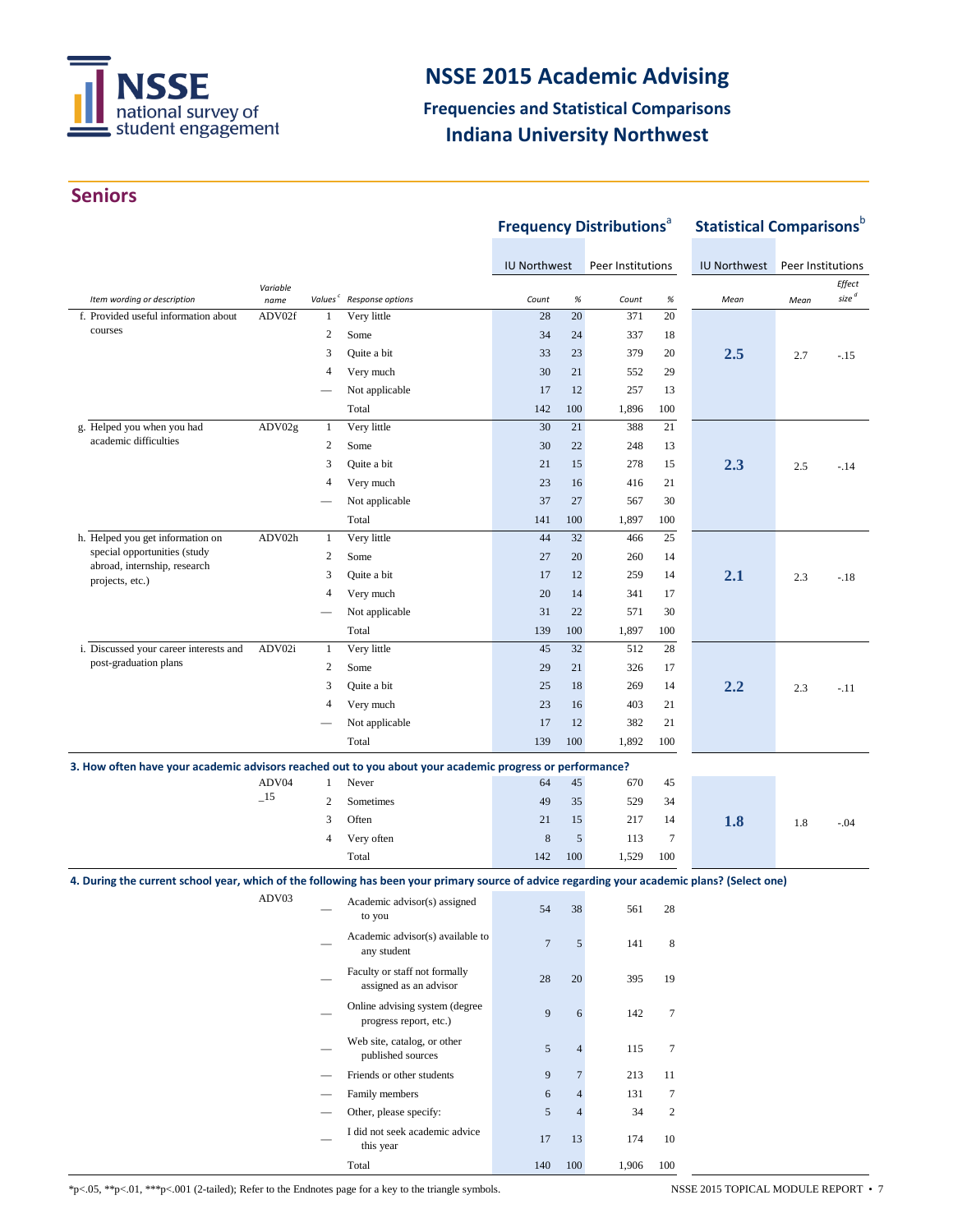

#### **Detailed Statistics<sup>e</sup> Indiana University Northwest**

#### **First-Year Students**

|                 |                     |                     |                   |                     |                   |                     | <b>Standard</b>        |                   |      | <b>Effect</b> |
|-----------------|---------------------|---------------------|-------------------|---------------------|-------------------|---------------------|------------------------|-------------------|------|---------------|
|                 | N                   | Mean                |                   |                     | Standard error    |                     | deviation <sup>8</sup> | DF <sup>h</sup>   | Sig. | sized         |
| <b>Variable</b> |                     |                     |                   |                     |                   |                     |                        | Comparisons with: |      |               |
| name            | <b>IU Northwest</b> | <b>IU Northwest</b> | Peer Institutions | <b>IU Northwest</b> | Peer Institutions | <b>IU Northwest</b> | Peer Institutions      | Peer Institutions |      |               |
| ADV01           | 80                  | 2.12                | 2.00              | .20                 | .05               | 1.76                | 1.38                   | 91                | .567 | .08           |
| ADV02a          | 73                  | 2.68                | 2.99              | .13                 | .04               | 1.15                | 0.99                   | 86                | .032 | $-.30$        |
| ADV02b          | 74                  | 2.77                | 3.06              | .14                 | .04               | 1.17                | 0.97                   | 86                | .041 | $-.30$        |
| ADV02c          | 71                  | 2.75                | 2.88              | .14                 | .04               | 1.17                | 1.05                   | 84                | .350 | $-.13$        |
| ADV02d          | 66                  | 2.78                | 2.88              | .15                 | .04               | 1.21                | 1.05                   | 77                | .539 | $-.09$        |
| ADV02e          | 70                  | 2.62                | 2.81              | .14                 | .04               | 1.18                | 1.07                   | 84                | .191 | $-.18$        |
| ADV02f          | 74                  | 2.85                | 2.96              | .13                 | .04               | 1.15                | 1.03                   | 88                | .459 | $-.10$        |
| ADV02g          | 67                  | 2.62                | 2.77              | .16                 | .05               | 1.28                | 1.11                   | 79                | .375 | $-.13$        |
| ADV02h          | 63                  | 2.45                | 2.62              | .16                 | .05               | 1.26                | 1.14                   | 568               | .298 | $-.14$        |
| ADV02i          | 68                  | 2.55                | 2.63              | .15                 | .05               | 1.24                | 1.13                   | 610               | .586 | $-.07$        |
| ADV04 15        | 81                  | 1.79                | 1.91              | .11                 | .04               | 0.95                | 0.89                   | 565               | .281 | $-.13$        |

\*p<.05, \*\*p<.01, \*\*\*p<.001 (2-tailed): Refer to the Endnotes page for the key to the triangle symbols.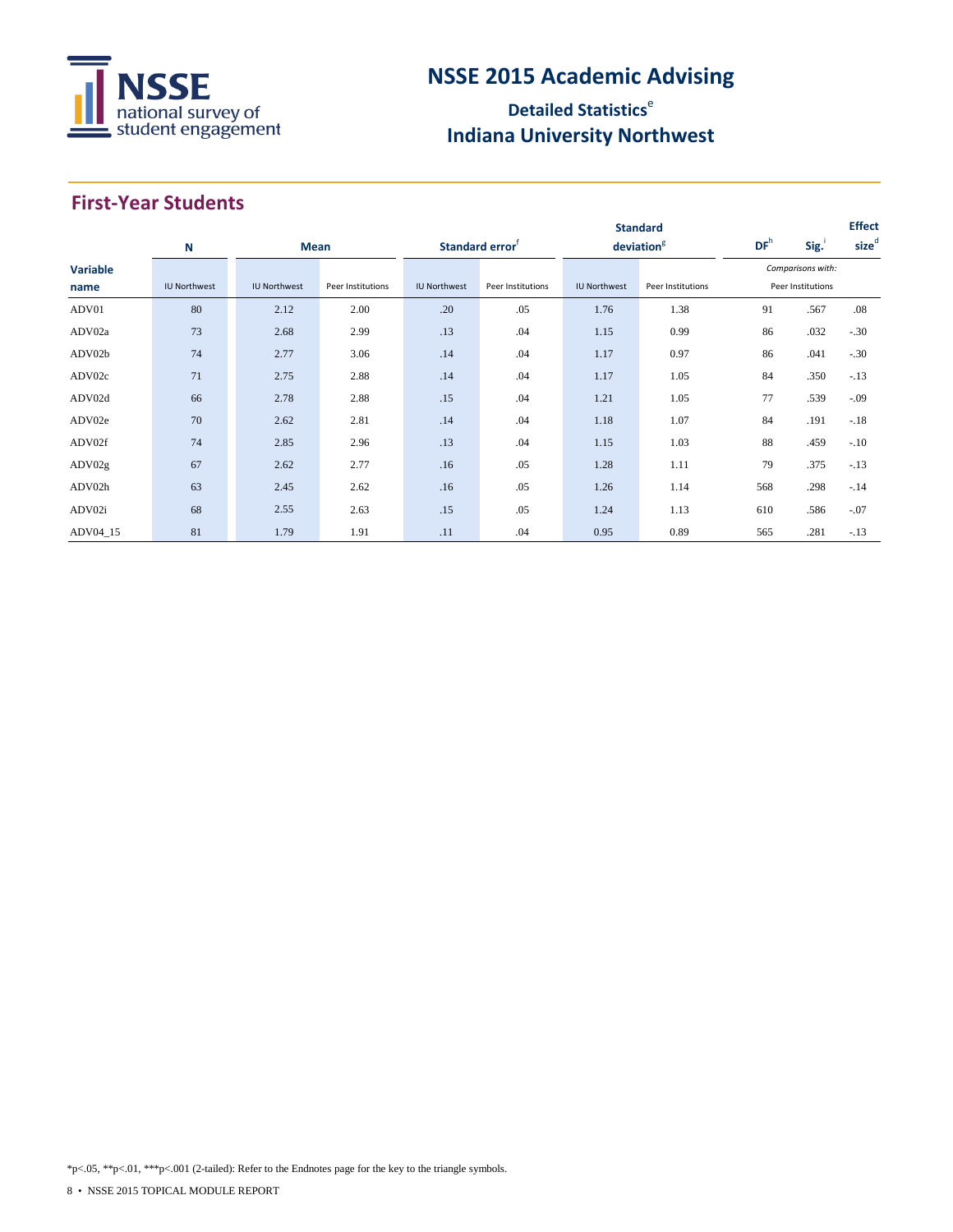

#### **Detailed Statistics<sup>e</sup> Indiana University Northwest**

#### **Seniors**

|          | N            | <b>Mean</b>         |                   | Standard error |                   |              | <b>Standard</b><br>deviation <sup>8</sup> | DF <sup>h</sup>   | Sig.              | <b>Effect</b><br>size <sup>d</sup> |
|----------|--------------|---------------------|-------------------|----------------|-------------------|--------------|-------------------------------------------|-------------------|-------------------|------------------------------------|
| Variable |              |                     |                   |                |                   |              |                                           |                   | Comparisons with: |                                    |
| name     | IU Northwest | <b>IU Northwest</b> | Peer Institutions | IU Northwest   | Peer Institutions | IU Northwest | Peer Institutions                         | Peer Institutions |                   |                                    |
| ADV01    | 143          | 2.03                | 1.93              | .15            | .04               | 1.78         | 1.62                                      | 1,483             | .452              | .07                                |
| ADV02a   | 128          | 2.68                | 2.91              | .10            | .03               | 1.10         | 1.06                                      | 1,317             | .020              | $-.22$                             |
| ADV02b   | 125          | 2.65                | 2.93              | .10            | .03               | 1.10         | 1.05                                      | 1,295             | .004              | $-.27$                             |
| ADV02c   | 130          | 2.55                | 2.72              | .10            | .03               | 1.13         | 1.12                                      | 1,290             | .111              | $-.15$                             |
| ADV02d   | 119          | 2.65                | 2.61              | .10            | .03               | 1.08         | 1.14                                      | 1,217             | .768              | .03                                |
| ADV02e   | 110          | 2.26                | 2.38              | .10            | .04               | 1.05         | 1.19                                      | 141               | .256              | $-.10$                             |
| ADV02f   | 125          | 2.51                | 2.68              | .10            | .03               | 1.09         | 1.16                                      | 1,284             | .122              | $-.15$                             |
| ADV02g   | 103          | 2.34                | 2.51              | .11            | .04               | 1.12         | 1.20                                      | 130               | .151              | $-.14$                             |
| ADV02h   | 108          | 2.11                | 2.33              | .11            | .04               | 1.14         | 1.19                                      | 136               | .063              | $-.18$                             |
| ADV02i   | 122          | 2.21                | 2.34              | .10            | .04               | 1.13         | 1.20                                      | 155               | .224              | $-.11$                             |
| ADV04 15 | 142          | 1.80                | 1.84              | .07            | .03               | 0.88         | 0.92                                      | 1,293             | .632              | $-.04$                             |